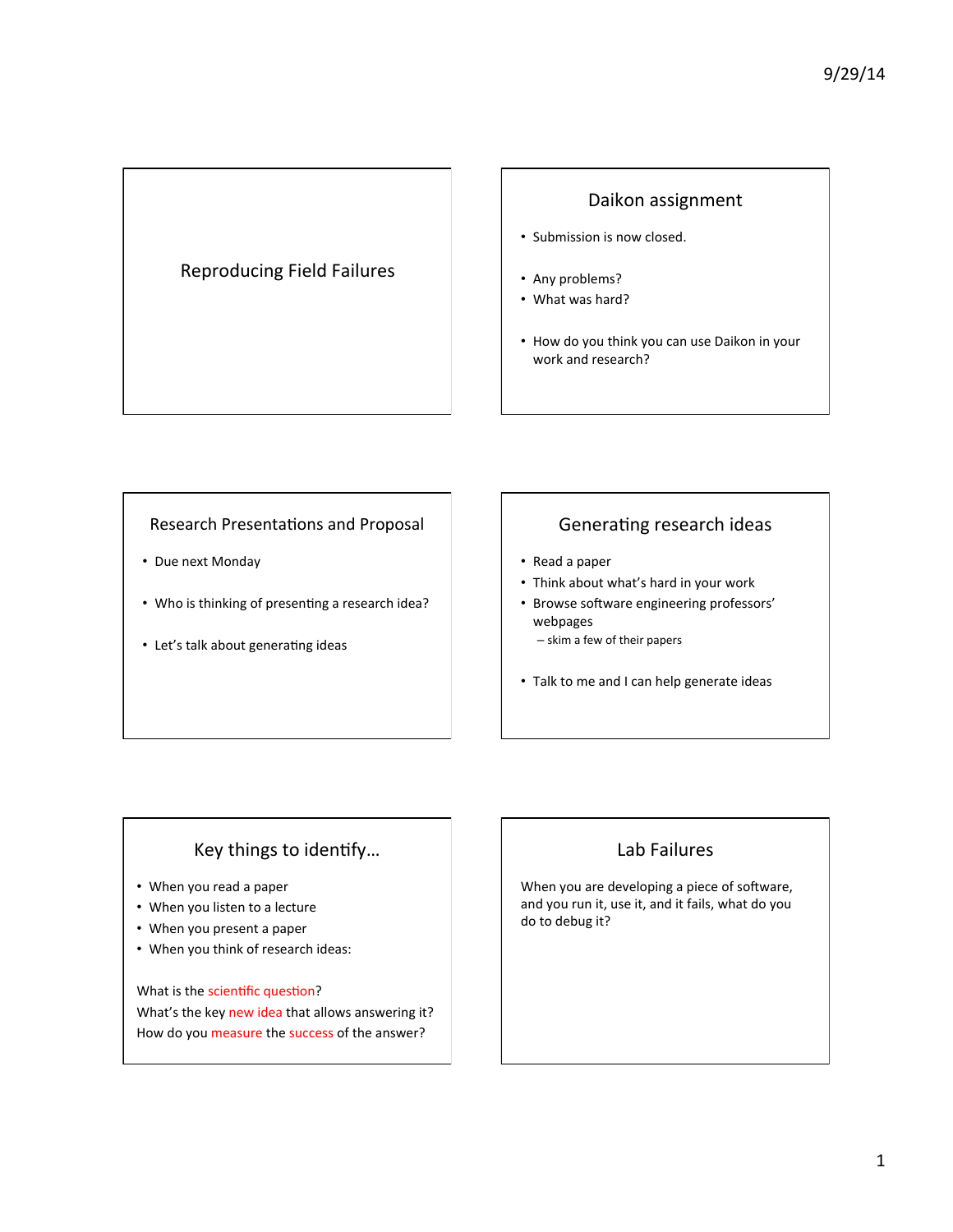### Field Failures

After you have shipped a piece of software, and a user runs it, uses it, and it fails, what can the developer do to debug it?

### Let's try something

Describe for me a time your software failed.

Now describe it for me as your grandpa would.

### Problems with Field Failures

- Users skip details
- Users describe what went wrong, not what they did
- Users aren't programmers, so they don't know what's important
- Even if the users are programmers, they didn't build system  $\rightarrow$  don't know what's important

What's worse than a user who doesn't know what's important to report?

A user who "figured out" the system, understand exactly what the system must be doing, and is telling you his or her inferences, not observable effects.

#### How do we deal with field failures?

• We could record everything that happens at runtime, ship it back to developers.

What's wrong with this?

### How do we deal with field failures?

• For privacy, only send stuff when something goes wrong. 

What's wrong with this?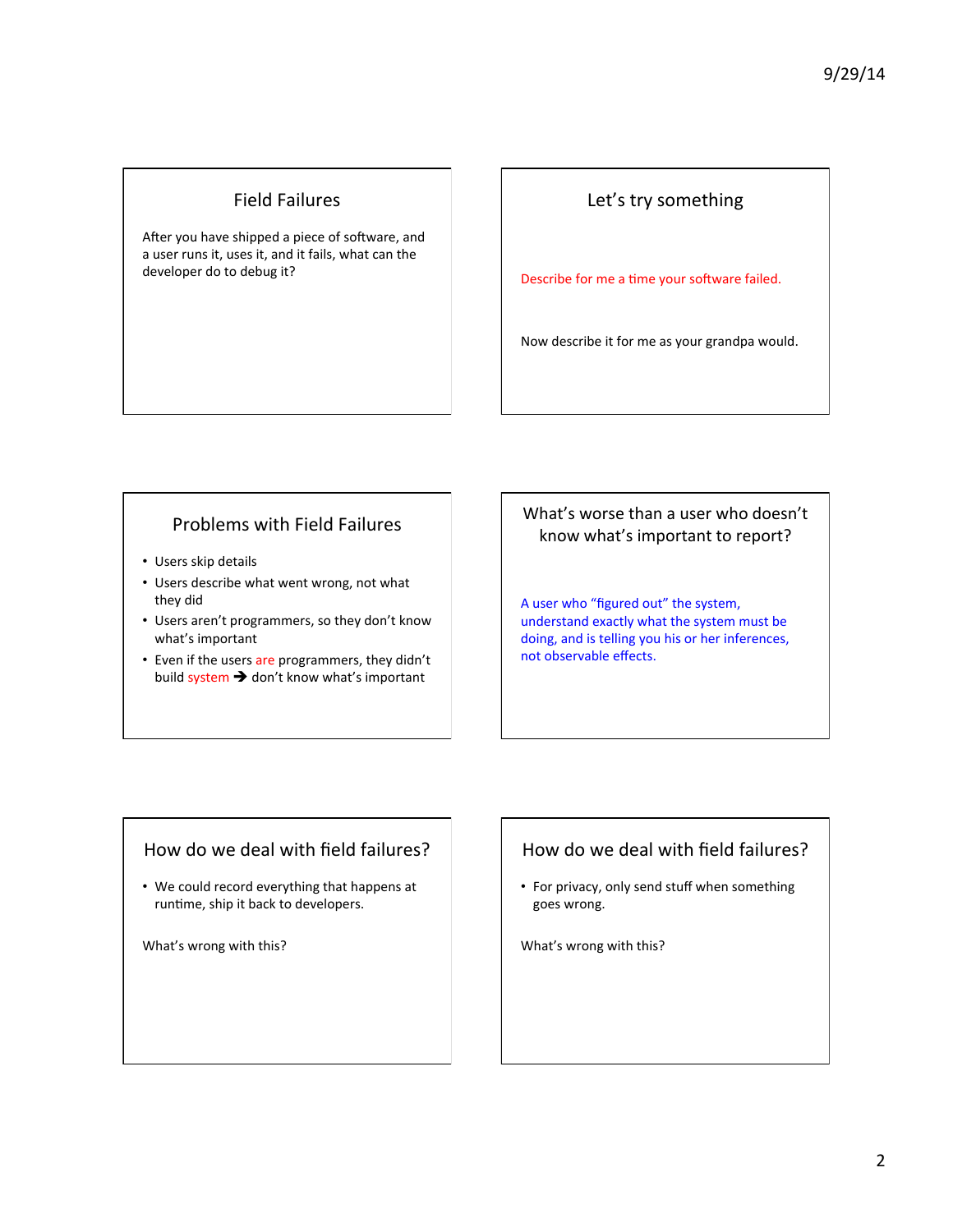### How do we deal with field failures?

- Anonymize inputs?
- Record sparingly?
- Deduce stuff locally?
- Find alternate inputs that lead to the same bug?

# Let's back up

- Why worry about field failures?
	- Testing is great, but you can't catch everything
	- Software ships with bugs all the time
- Why are field failures hard to debug?
	- You don't know the circumstances
	- The environment (other installations, etc.) may play a role
	- Can't rely on the user

### Goals

- Capture the steps necessary to replicate a bug
- Generate a test case automatically
- No effort from user

# There are some existing techniques RecrashJ

- Monitor a running JVM, record inputs, method invocations
- If an exception is uncaught, write down the test case that generated it
- Privacy issues, 20X overhead (sometimes), deep call stacks cause problems

### There are some existing techniques Scarpe

- Isolate subsystems and monitor what flows in and what flows out
- Replay exceptions, but only within a subsystem
- Faster but still 20X overhead, hasn't been evaluated very well

# There are some existing techniques BugRedux

- Use symbolic execution to guide test generation
- Observe an execution, record constraints that get you down a path. When an exception happens, figure out a different input that would follow the same path
- Better for privacy, but constraint logging has to be detailed (and slow) or input reconstruction won't work + symbolic execution scales poorly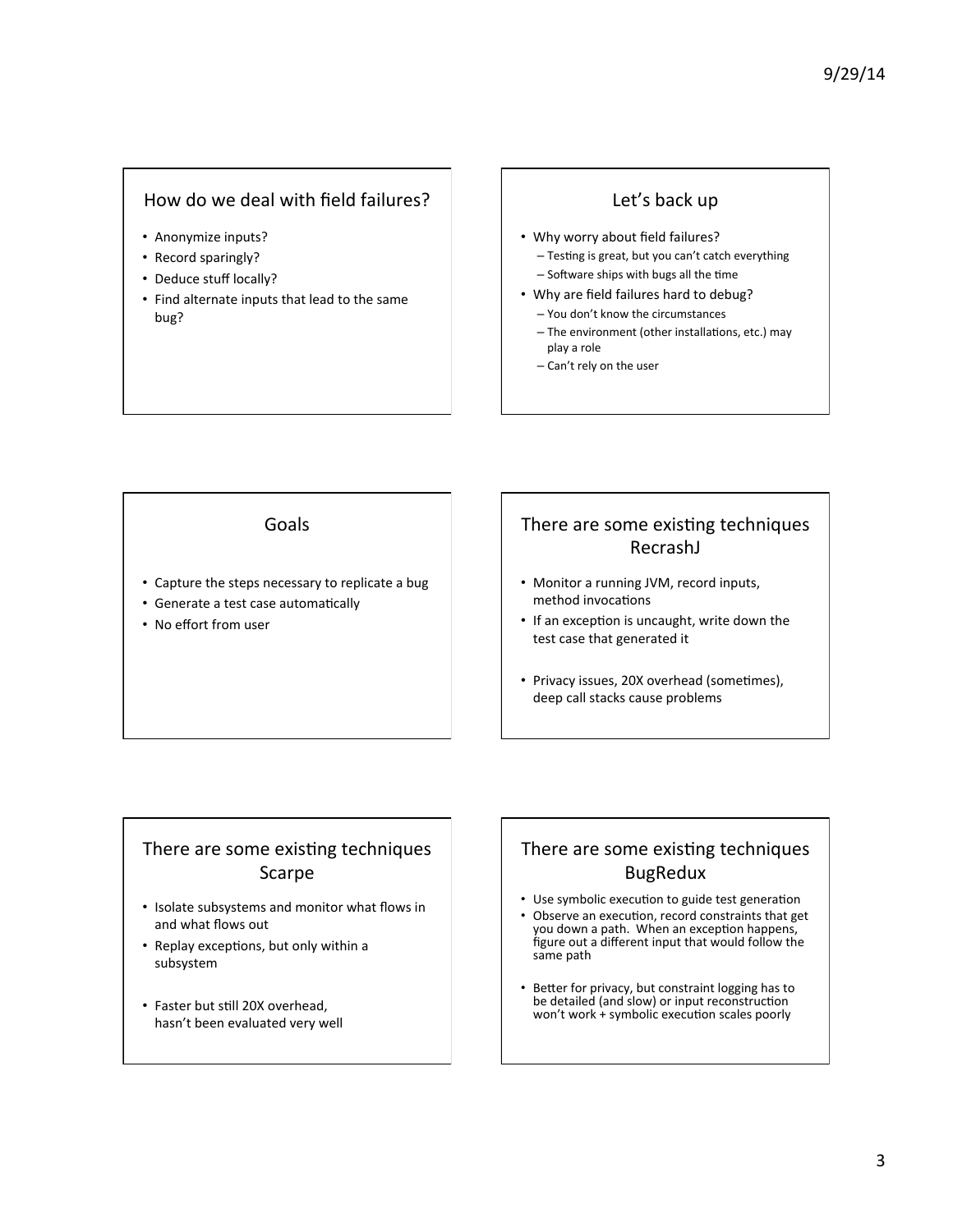#### Chronicler

Key idea: deterministic parts of the program are easy to recreate. It's the nondeterminism that causes many bugs.

Nondeterminism: output dependence on factors other than initial program state and input

What are some nondeterminism examples?

#### So what kinds of things do we need to watch?

- User input (we'll call that nondeterminism) – file.read()
	- buf.readLine()
	- etc.
- Native calls
	- System.currentTimeMillis()
	- Random() – etc.

How does Chronicler capture nondeterminism? Wrap the VM and log at a higher level Language VM (.NET CLR, JVM, etc) Language API Deterministic API ninistic API Chronicle Outside world (sources of<br>nondeterminism)



#### Some implementation details

- Scan the API
	- Mark all system methods as nondeterministic
	- $-$  Mark anything that calls those as nondeterministic
	- And propagate the nondeterministic upward
- Record and Replay
	- Instrument bytecode to record results of nondeterministic method calls
	- When replaying, simply insert recorded values
	- Can even work for GUI events (e.g., swing)



- Nondeterministic event dispatching, (some) thread switches, GUI events, randomness
- If log gets too big, flush it to a file on disk

When do you write out a test to deliver to the developer?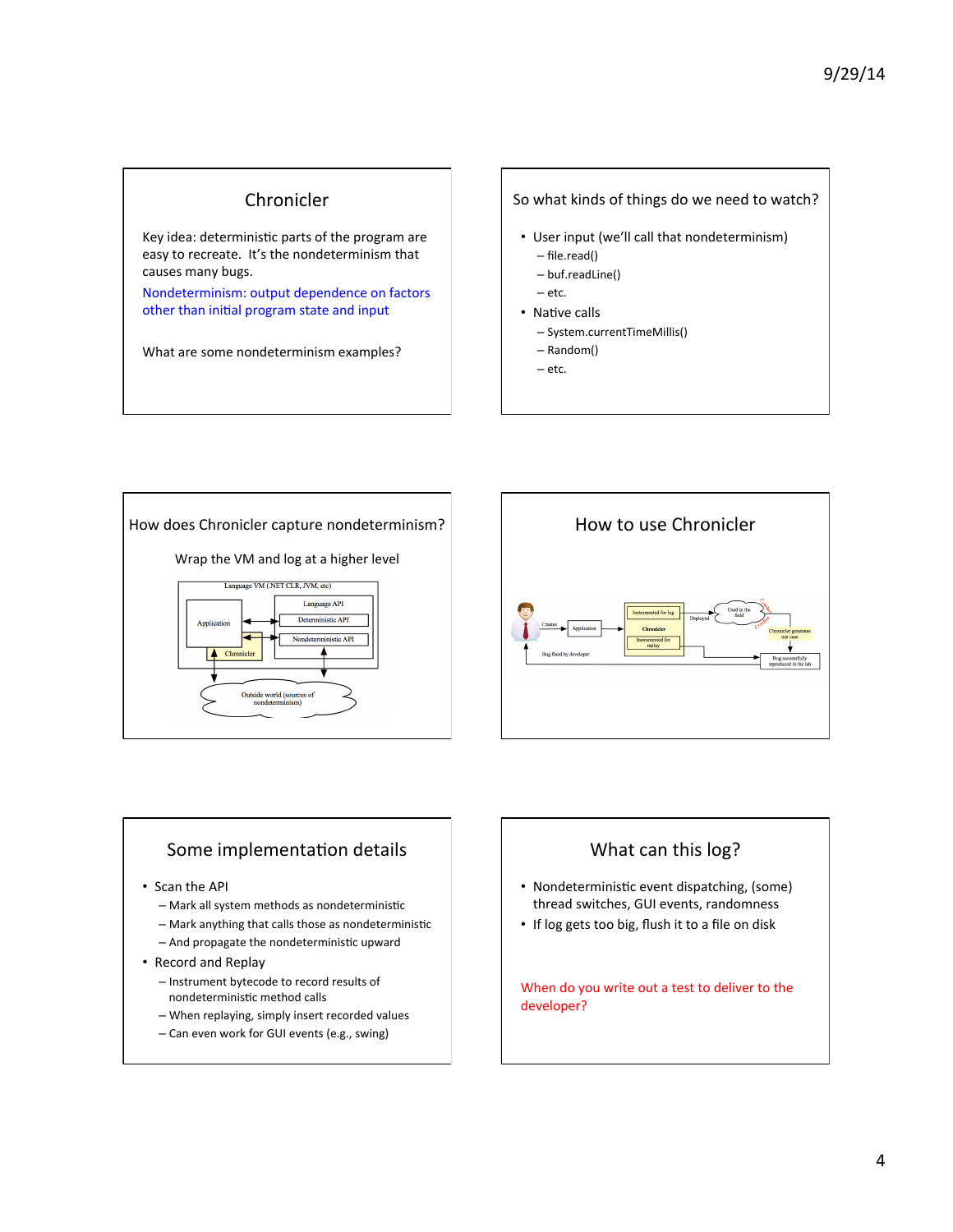|             | Implementation strategy                                                                                                                                                                                                         |
|-------------|---------------------------------------------------------------------------------------------------------------------------------------------------------------------------------------------------------------------------------|
| In the lab  | (Binary for Deployment)<br>Add logging code<br>Visit each class in the<br>Find every invocation of<br>Instrumentation time<br>application<br>nondeterministic methods<br>(Binary for Replay in Lab)<br>Replace with replay code |
| n the field | Store cloned value and<br>Copy value at top of stack<br>Application running in the<br>(completely cloning<br>current thread identifier to<br>Flush log to disk if full<br>field needs to log<br>Objects)<br>log                 |
| In the lab  | Advance to next log file if<br>Execution replaying in the<br>Read top value of this<br>Advance pointer to next<br>lab needs to read log<br>reached the end<br>thread's log<br>log entry                                         |
|             |                                                                                                                                                                                                                                 |
|             |                                                                                                                                                                                                                                 |



#### What are some Chronicler weaknesses?

- privacy is not addressed
- some threads and processes are not recorded
- Java can do some crazy things, like mutate its own method's parameters and use reflection to redefine a method at runtime

# Let's identify the 3 keys

What is the scientific question?

What's the key new idea that allows answering it?

How do you measure the success of the answer?

# Let's identify the 3 keys

What is the scientific question?

• How to replay field bugs in the lab What's the key new idea that allows answering it?

How do you measure the success of the answer?

# Let's identify the 3 keys

What is the scientific question?

• How to replay field bugs in the lab

What's the key new idea that allows answering it?

• Recoding all nondeterminism

How do you measure the success of the answer?